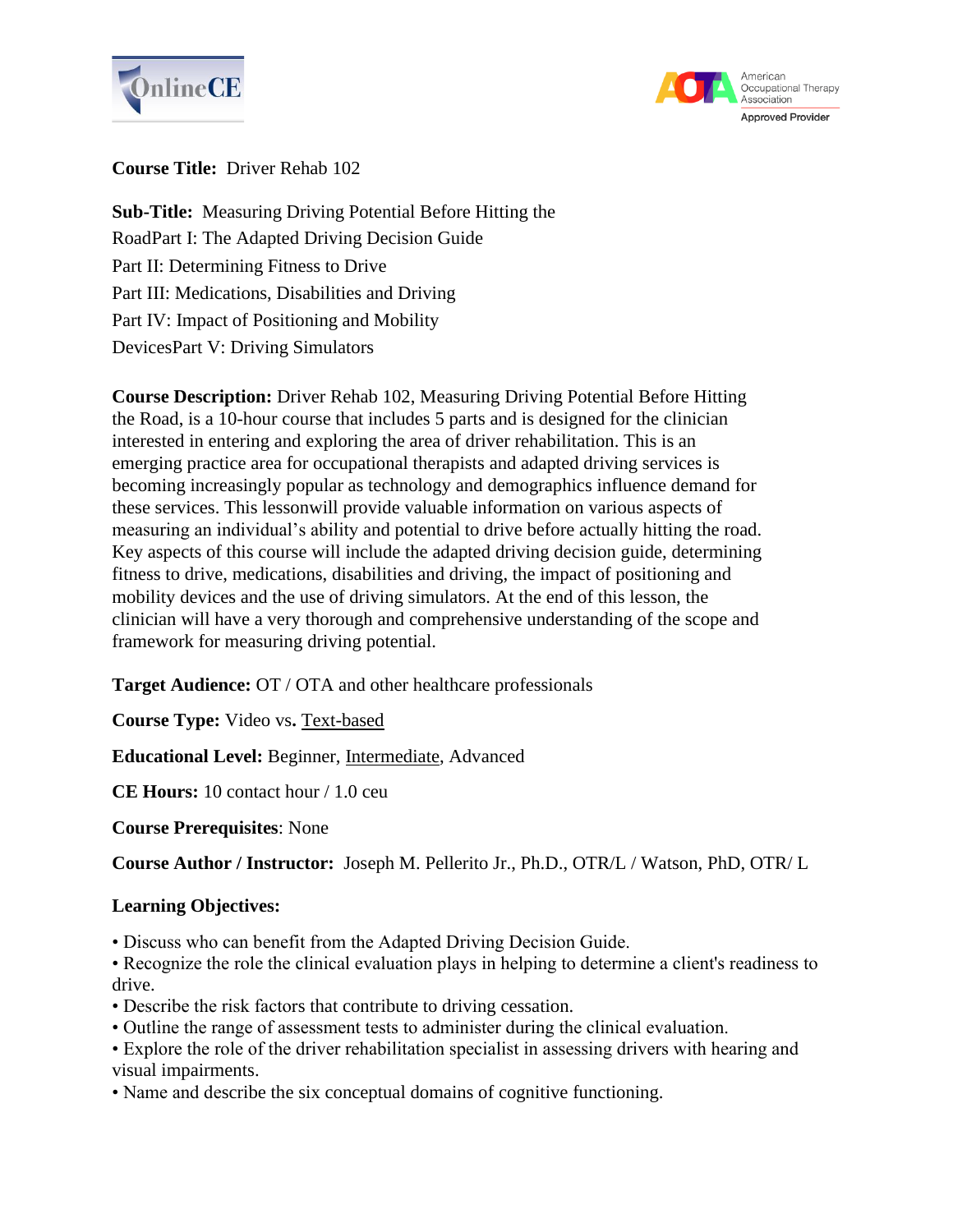- Identify factors that are useful for predicting accidents.
- Explain why DRS should be familiar with drug categories.
- Describe the different classifications of drugs.
- Discuss the impact that wheeled mobility and seating evals have on driving.
- Compare and contrast the benefits and limitations of driver simulations.
- Identify factors contributing to simulator sickness and how to minimize the effects.

#### **Agenda:**

## **Hour #1-2**

Part I: The Adapted Driving Decision Guide

## **Hour #3-4**

Part II: Determining Fitness to Drive

#### **Hour #5-6**

Part III: Medications, Disabilities and Driving

#### **Hour #7-8**

Part IV: Impact of Positioning and Mobility Devices

**Hour #9-10** Part V: Driving Simulators

# **Course Completion Requirements:**

A passing score of 100% is required for course completion. You will have as many attempts as needed until your passing score of 100% is achieved. Upon successful completion of course and completing a satisfaction survey, you will receive your certificate of completion.

## **Additional Course Information**

**Course Registration:** Register for Free at [www.OnlineCE.com.](http://www.onlinece.com/) Once registered, you can begin to purchase courses. Contact [info@onlinece.com](mailto:info@onlinece.com) for special needs requests and assistance.

**Refund Policy:** There will be no refunds for courses taken at OnlineCE.com or monies deposited into My CE Bank. Any money on account will be used for taking future courses. If you start a course in error, or if you are dissatisfied with a course, please contact us in the first part of the course and we will void the course and you can select a replacement course.

**Cancellation Policy:** Only available courses are offered online and on-demand and available for purchase. No registration fees are collected for courses that are not provided on-demand. Due to the online and on demand format, courses are not cancelled.

**Course Date and Location:** This is an independent course that is available 24/7 on-demand at [www.OnlineCE.com.](http://www.onlinece.com/)